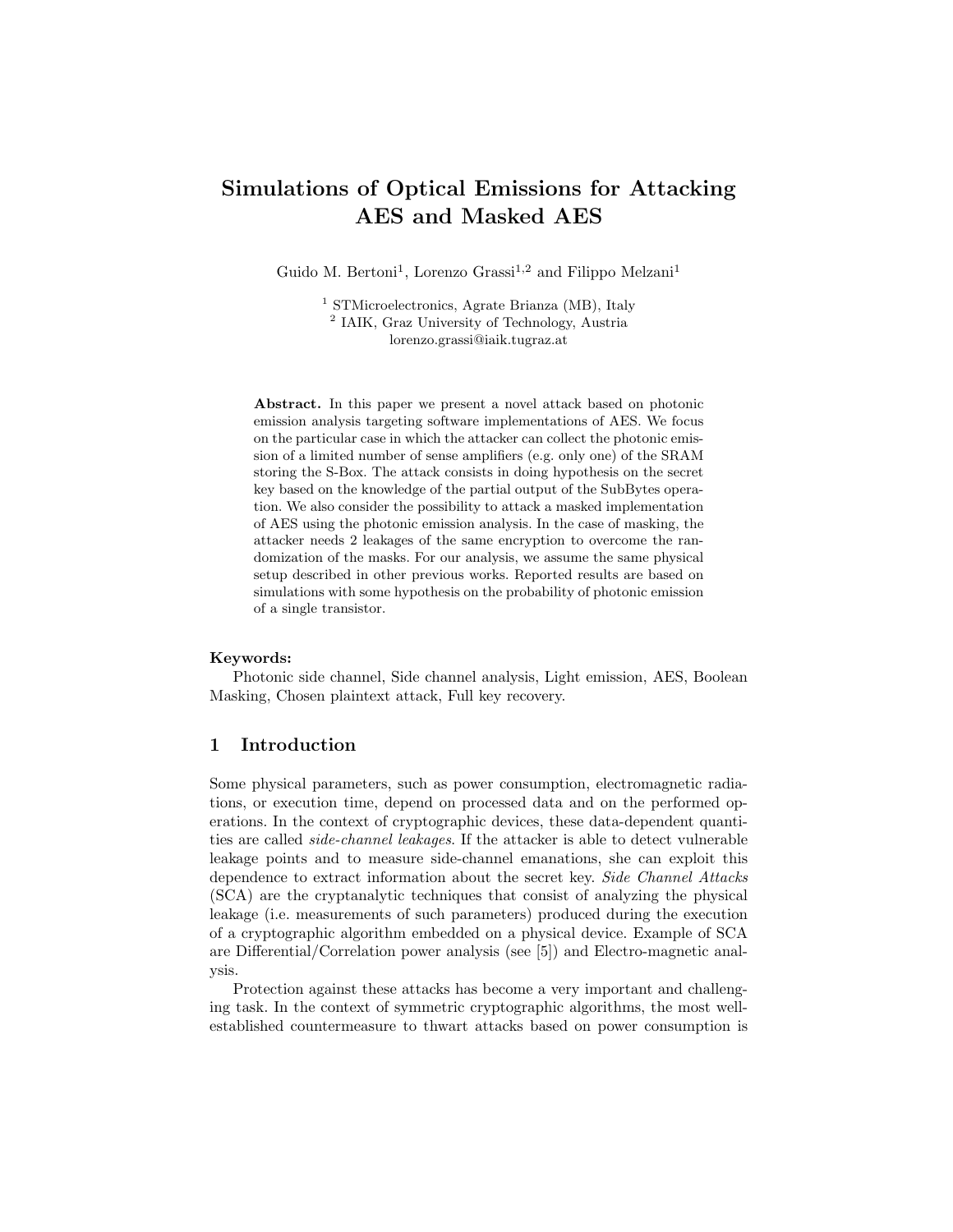masking. The core idea is to mix the sensitive variables with some random values (called masks) in order to render every intermediate variable of the computation statistically independent of any sensitive variable. In this way, the measurements of the side-channel leakages are unpredictable to the attacker due to the presence of the masks.

Another possible leakage that can be used to set up a side channel attack is the optical emission. The light emission phenomenon has been mainly studied for failure analysis during the last 25 years and many techniques have been developed to extract and process the light emitted by the electronic components in order to localize different kinds of defects. One of the first uses of photonic emissions in CMOS in a security application was presented in [3], where the authors demonstrate the possibility to set up an attack based on light emitted by the sense amplifiers in order to recover the secret key stored in the microcontroller RAM. In particular, the authors utilize Picosecond Imaging Circuit Analysis (PICA), i.e. one kind of the detector technologies in use today, to spatially recover information about exclusive or operations  $(\oplus)$  related to the initial AddRoundKey operation of AES. A similar attack has been presented in [9]. In both these works, the authors suppose that an attacker has complete information about the photonic emission, that is she is able to observe the photonic emission of all the sense amplifiers during the reading or/and the writing operations of the SRAM.

Starting from these works, we consider the particular case in which the attacker has only partial information on the photonic emission. The possibility to recover the secret key using only the emissions of a single transistor was already suggested in [6], in [7] and in [2]. In the former paper, the authors perform a Simple Photonic Emission Analysis (SPEA) of a proof-of-concept AES implementation, and they have been able to recover the full AES secret key by monitoring accesses to the S-Box, directly exploiting the side channel leakage of a single transistor of the row inverter. In the second paper (and similarly in the third one), the authors present a Differential Photonic Emission Analysis (DPEA), that is a differential side channel analysis technique applied to the photonic emission measurement of a limited number of sense amplifiers. In particular, they analyze the emission traces of data-dependent regions of the datapath to recover a single bit of the S-Box output and, subsequently, they apply a Difference of Means to recover the full AES secret key. In these previous works, the authors suppose that the S-Box is stored into the SRAM.

In our work, we set up a simple photonic emission attack in the case in which the attacker can observe the photonic emission of a limited number (e.g. only one) of sense amplifiers, that is the photonic emission corresponding to the output of the SubBytes operation. In particular, we focus on the case in which each row of the SRAM stores only one byte (i.e. it is composed of 8 memory cells), which is the same model studied in [3] and [9]. Moreover, in order to minimize the number of plaintexts (and of the tests) that the attacker needs to discover the secret key, we set up a chosen plaintext attack. Finally we consider the possibility to use our Photonic Emission Analysis to attack a software AES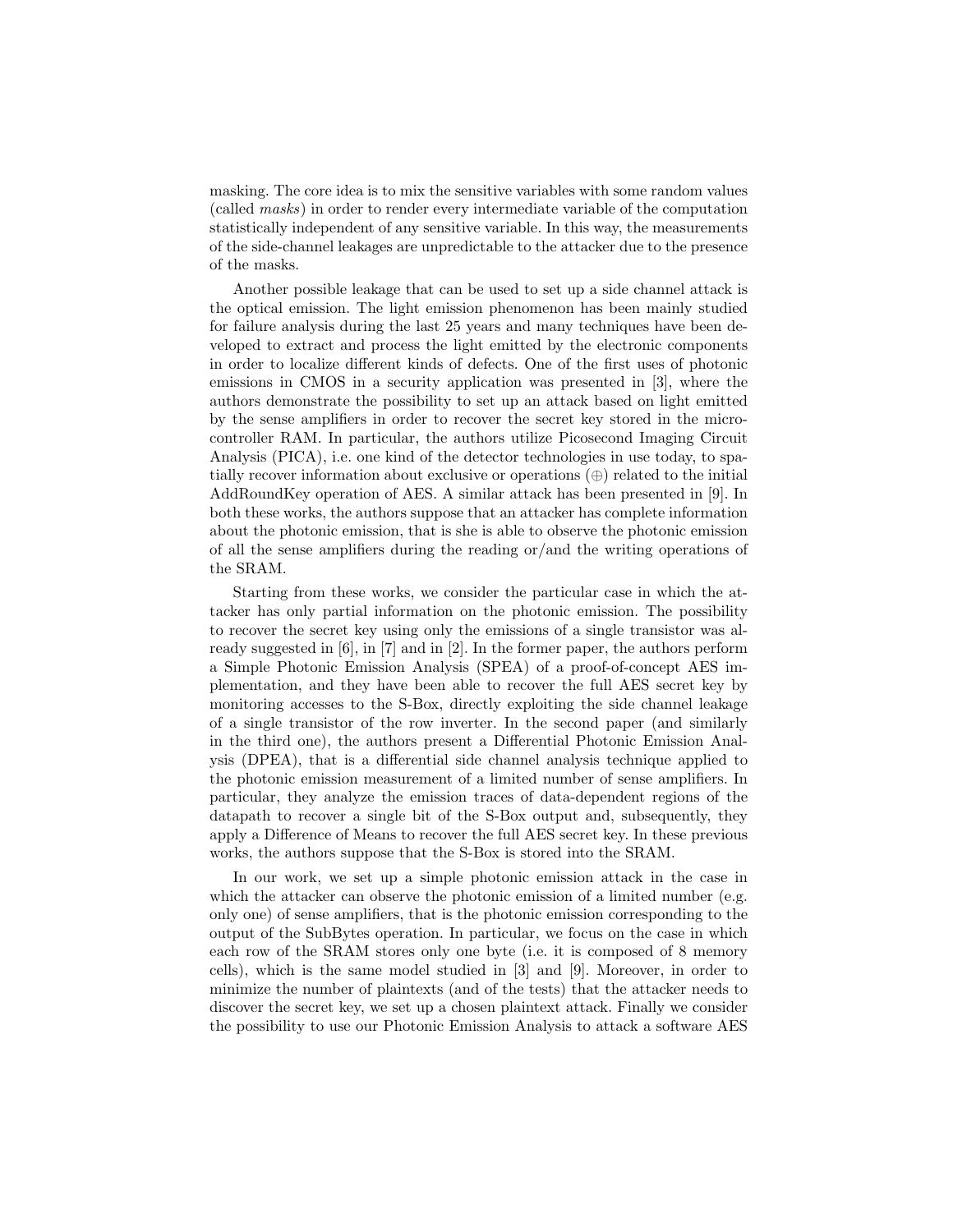implementation protected against first order SCA, even in the previous case of limited knowledge about the photonic emission of the attacker. For our analysis, we have assumed the physical setup described in  $[6]$ ,  $[7]$  and  $[9]$ , and we have focused on the results of these works in order to show our improvements and our new results, which are obtained using a theoretical approach.

The paper is organized as follow. In Sections 2 and 3 we present additional background information on the underlying physics of the photonic emissions in CMOS, the optical emission during the read operation of a SRAM, the AES and the Masked AES algorithm. In section 4 we detail our proposed attack against software implementations of AES-128 in the case of partial information about the photonic emissions, and we set up a chosen plaintext attack. Next, in Section 5 we consider photonic emission analysis on AES with masks as power analysis countermeasure. We conclude in Section 6.

# 2 Background on Photonic Emission

Currently, most digital circuits are based on CMOS (i.e. Complementary-MOS) technology. CMOS circuits use a combination of complementary and symmetrical pairs of p-type and n-type MOSFETs transistors to implement logic gates and other digital circuits. We restrict photonic emission to CMOS case only.

## 2.1 Photonic Emissions in CMOS

One of the particularities of CMOS transistors is that photons are emitted during their commutation. Indeed, when a current flows between the source and the drain, the electrons gain energy and accelerate due to the electrical field. At the drain edge of the channel where the field is most intense, this energy is released in radiative transitions, generating photons. The optical emission from a n-channel transistor takes place when the output goes from high to low state, and from a p-channel when it goes from low to high, that is when the transistor opens. This hot-carrier luminescence is dominant in n-type transistors due to the higher mobility of electrons as compared to holes (the photonic emission in a p-type transistor is usually too low to be acquired). Consequently, this phenomenon produces an asymmetric light emission profile that can be used to extract relevant information from the circuit (for more details, see [10] and [12]).

To observe the light emitted, the chip needs to be opened from its backside. The silicon substrate is then mechanically thinned down and polished, in order to decrease the absorption rate of the silicon substrate. The photons emission can be collected by a specific device equipped with a high sensitivity photon sensor mounted on the optical axis of a conventional microscope (see [14] and  $[13]$ ).

The number of photons emitted by MOS transistors depends on many complex physical aspects, the most important of which are the number of electrons flowing through the MOSFET channel, the probability of each electron to emit a photon and the physical size of the MOSFET. Approximately, the number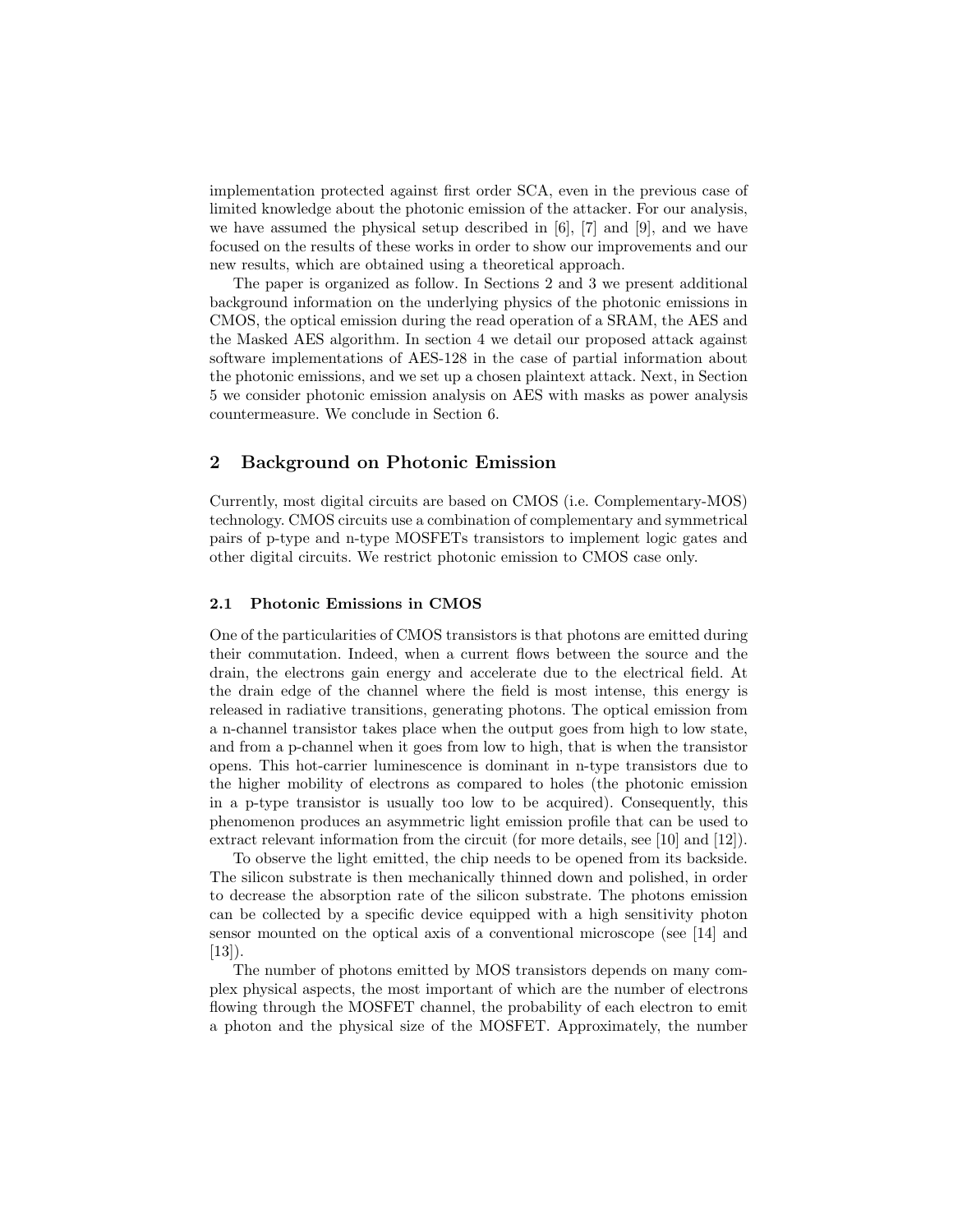

Fig. 1. (a) A sense amplifier with positive feedback - (b) A differential MOS amplifier with a current-mirror load

of emitted photons for each switching transition varies from  $10^{-2}$  to  $10^{-4}$ , but in general only about 5% of the emitted photons reach the detector. Moreover, when they come to the sensor itself, photons are only registered with a certain probability called quantum efficiency (for more details, see [11] and [9]).

Consequently, in contrast to power consumption and electromagnetic field emissions, not every switching of a transistor results in emission of photons. Thus, the absolute number of detectable photons must be integrated over multiple tests.

## 2.2 Photons emission by the SRAM during the reading operation.

Static random-access memory (SRAM) is a type of semiconductor memory that uses bistable latching circuitry to store each bit. The major part of a memory chip consists of cells in which bits are stored (one bit for each memory cell), and are typically organized in a matrix.

Each cell in the array is connected to one of the  $2^M$  row lines, known as word lines, and to one of the  $2^N$  column lines, known as bit lines. A particular cell is selected for reading or writing by activating its word line, via the rowaddress decoder, and its bit line, via the column-address decoder. The content of the selected cell is detected by the sense amplifier, which provides a full-swing version of it to the data-output terminal of the chip.

During the reading and the writing operations, few photons are emitted both by the memory cell and by the sense amplifier. For both cases, the photonic emission is different (in term of location) if the read bit is a 0-logic or a 1-logic. Thus, knowing the photonic emission during the reading or/and the writing operations, it is possible to discover which bit has been read or/and written. Since a sense amplifier is in general bigger than a memory cell and since the intensity of current flowing through a sense amplifier is greater than that passing through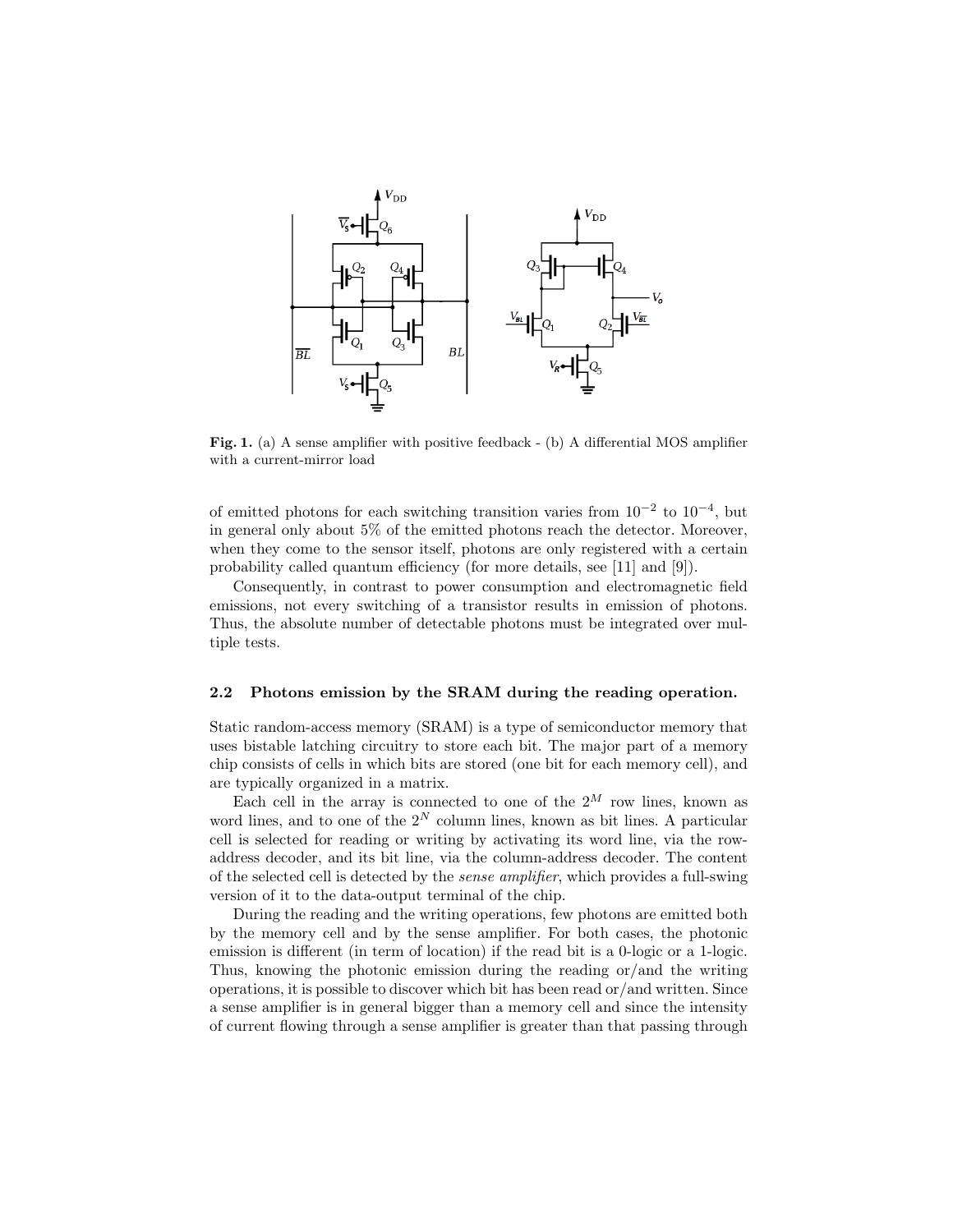

Fig. 2. (a) Schematically representation of a Sense Amplifier with Positive Feedback - (b) Photons emission when a 0-logic is read - (c) Photons emission when a 1-logic is read

a memory cell, the number of photons that are emitted by a sense amplifier is greater than those emitted by a memory cell.

Sense amplifiers are essential to the proper operations of SRAMs and a variety of sense-amplifier designs are in use. The two most common models of sense amplifier (shown in Fig. 1) are:

- Sense Amplifier with Positive Feedback;
- Differential MOS Amplifier with a Current-Mirror Load.

In the following, we study the photonic emission of these two models of sense amplifier during the reading operation. Observe that optical emission analysis allows direct observation of the data processed inside semiconductor chips (e.g. data stored in SRAM can be extracted). For more details about the SRAM and the Sense Amplifiers, see [8] (chapter 15).

Sense Amplifier with Positive Feedback. The sense amplifier with positive feedback is a latch formed by cross-coupling two CMOS inverters. Referring to Fig. 2, one inverter is implemented by transistors  $Q_1$  and  $Q_2$ , and the other by transistors  $Q_3$  and  $Q_4$ . In particular, transistors  $Q_1$  and  $Q_3$  are n-MOS type, while transistors  $Q_2$  and  $Q_4$  are p-MOS type. During the read operation, it can be proven that if the stored bit is a 0-logic, then photons are emitted by transistors  $Q_2$  and  $Q_3$ , while they are emitted by transistors  $Q_1$  and  $Q_4$  if the stored bit is a 1-logic (remember that photons are emitted only by MOS in which current flows). Thus, there is a difference in term of location of the photonic emission, but the total number of emitted photons doesn't change.

An example of a real photonic emission described previously can be found in [6], Fig. 3. In this image, you can observe the optical emission of the SRAM cells during the reading operation (remember that the design of a sense amplifier with positive feedback is very similar to that of a memory cell, and that the photonic emission of a memory cell is analogous to that of this kind of sense amplifier in the case of a reading operation). In particular, in this image it is very simple to note the difference (in term of location) of the photonic emission between the case in which the read bit is a 0-logic and the case in which it is a 1-logic.

Numerical model. We want to build a simplified and approximated model that describes the photonic emission of a sense amplifier with positive feedback.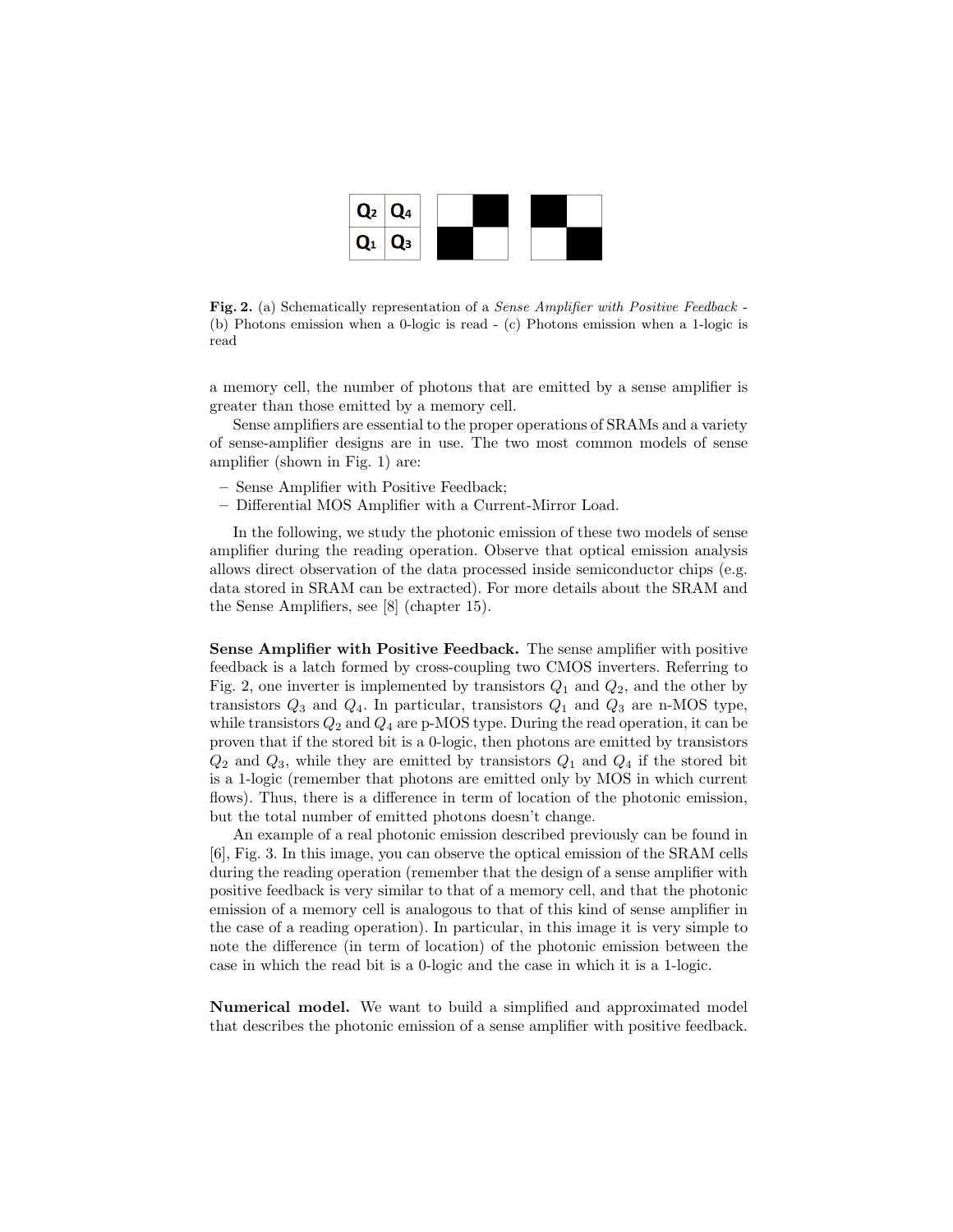

Fig. 3. (a) Schematically representation of a Differential MOS Amplifier with a Current-Mirror Load - (b) Photons emission when a 0-logic is read - (c) Photons emission when a 1-logic is read

Let  $p$  the following probability:

 $p = Prob(at \text{ least one photon is emitted by the transistor during the}$ reading operation of a bit and it is detected by the collector). (1)

Since the number of photons emitted by a p-MOS transistor is negligible compared to the number of photons emitted by a n-MOS transistor,  $p$  is well approximated by the probability that at least one photon is emitted by the n-MOS transistor during the reading operation of a bit and that it is detected by the collector. Let us suppose to read the same bit  $N$  times and to integrate the photonic emission over the multiple tests, then:

Prob(at least one photon is emitted and detected by the

$$
collector in N reads) = 1 - (1 - p)N.
$$

Let  $P_{min}$  the minimum *chosen* probability that at least one photon is emitted and detected by the collector in N reads. To collect at least one emitted photon in N tests with probability  $P_{min}$ , N has to satisfy the following condition:

$$
N \ge \frac{\log(1 - P_{min})}{\log(1 - p)}.\tag{3}
$$

 $(2)$ 

Differential MOS Amplifier with a Current-Mirror Load. The differential MOS amplifier with a current-mirror load is composed of two identical n-MOS transistors  $Q_1$  and  $Q_2$ , as illustrated schematically in Fig. 3. During the reading operation, it can be proven that photons are (mainly) emitted only by the transistor  $Q_1$  if the stored bit is a 1-logic, and that no photons are emitted if the read bit is a 0-logic. Thus, the number of emitted photons depends on which bit has been read.

An example of a real photonic emission described previously can be found in [9], Fig. 7 and 8. In these images, it is very simple to note that there is an optical emission only when the read bit is a 1-logic.

Finally, observe that the photonic emission of a differential MOS amplifier with a current-mirror load can be described by the previous numerical model.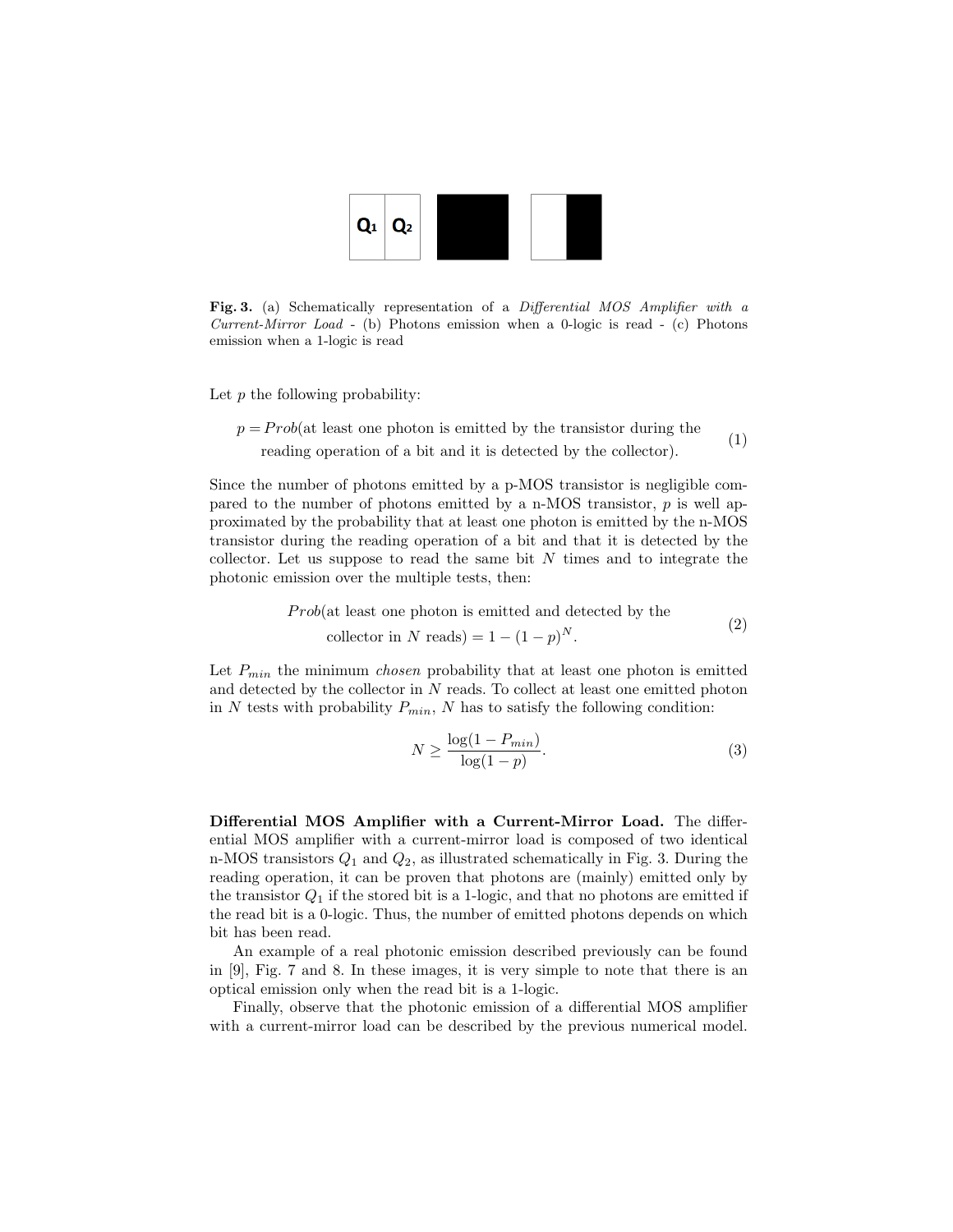Indeed, for a chosen probability  $P_{min}$ , let us suppose as before to read the same bit N times (where N is defined in  $(3)$ ), and to integrate the photonic emission over the multiple tests. Then, the read bit is a 1-logic if at least one photon is emitted in N reads, otherwise it is a 0-logic with probability  $P_{min}$ .

## 3 Background on AES

The Advanced Encryption Standard (AES) is a secret key encryption algorithm based on the Rijndael cipher [1]. AES can process data blocks of 128 bits, using cipher keys with lengths of 128, 192 and 256 bits, and operates on a  $4 \times 4$  matrix of bytes, named the state. The algorithm is specified as a number of identical rounds (except for the last one) that transform the input plaintext into the ciphertext. AES consists of 10, 12 and 14 rounds for 128-, 192- and 256-bit keys, respectively.

Since our attack exploits the leakage obtained during the beginning of the first round of AES, we present only the two beginning operations that are executed until then, namely  $AddRoundKey$  and  $SubBytes$ . In the AddRoundKey step, each byte of the plaintext is combined with the corresponding byte of the secret key, using the exclusive or operation  $(\oplus)$ . In the SubBytes step, each byte of the state is replaced with another according to a fixed 8-bit lookup table, denoted S-Box. The used S-Box is constructed by combining the multiplicative inverse function over  $GF(2^8)$  (known to have good non-linearity properties) with an invertible affine transformation. This operation provides the non-linearity in the algorithm.

#### 3.1 The Masked AES Algorithm

The core idea of masking is to conceal all intermediate values with some random values called masks, in order to make the leakage measurements unpredictable. For every execution of the algorithm, new masks are generated. Hence, the attacker does not know the masks. The masks are added at the (very) beginning of the algorithm to the plaintext. During the execution of the algorithm, one needs to take care that every intermediate value stays masked. Obviously, a correct masking scheme doesn't have to modify the ciphering.

For our work we decided to focus on the first order masking AES proposed by C. Herbst et al. in [4]. We only present the masking scheme of AddRoundKey and SubBytes operations of the beginning of the first round of AES.

In this scheme, we use two (byte) masks,  $M$  and  $M'$ , as the input and the output masks for the masked SubBytes operation. At the start of each AES encryption, we pre-compute a masked SubBytes table S-Box' such that  $\forall x \in$  $GF(2^8)$ 

$$
S-Box'(x \oplus M) = S-Box(x) \oplus M'. \tag{4}
$$

At the beginning of the first round, the plaintext byte  $p$  is masked with M (i.e.  $p_M = p \oplus M$ ), and then the AddRoundKey operation is performed on  $p_M$ . Then, the SubBytes operation with the table S-Box' is performed and this changes the mask to M' (indeed: S-Box $(p_M \oplus k) = S$ -Box $(p \oplus k) \oplus M'$ ).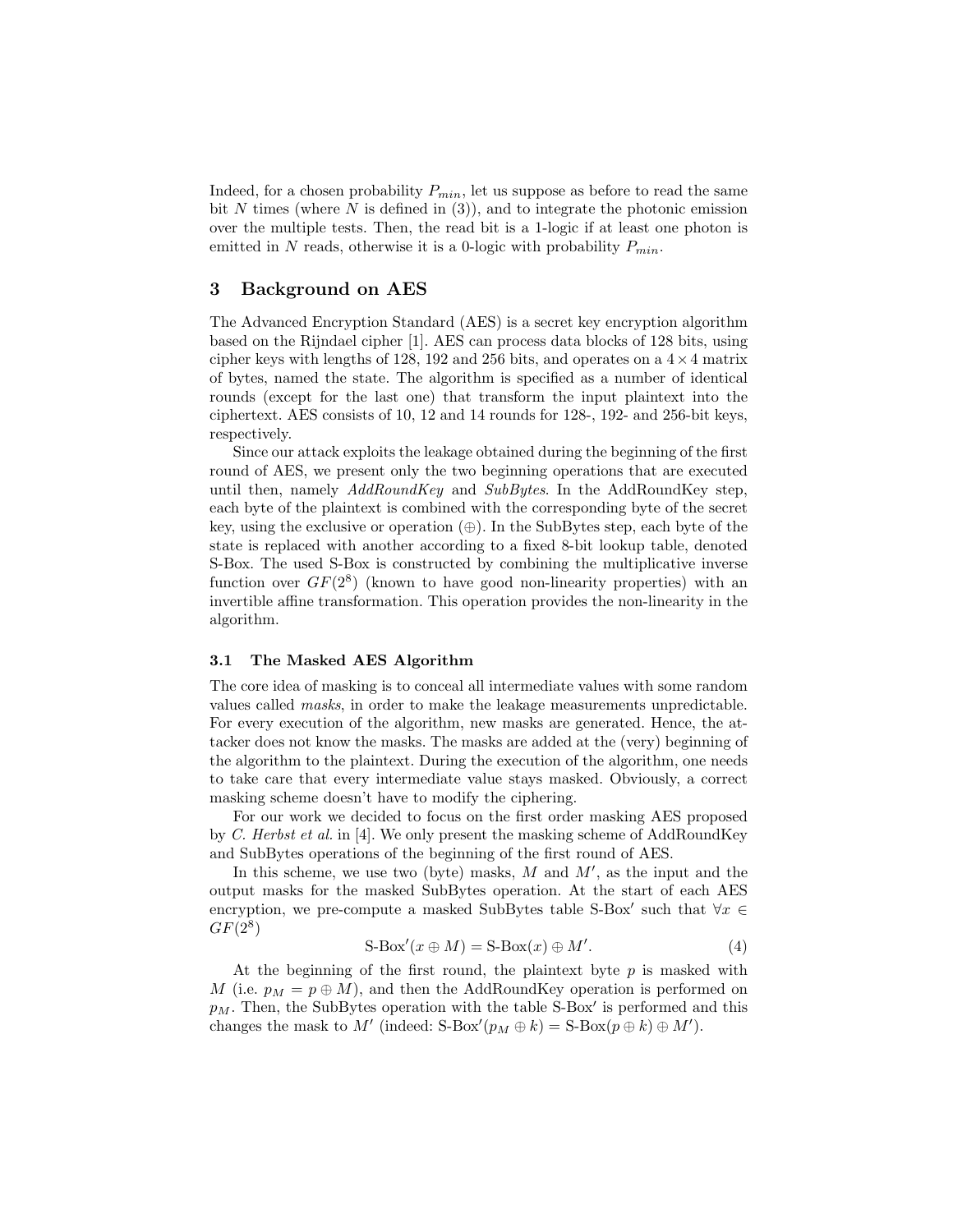## 4 Photonic side channel attacks on AES

The typical strategy of side channel attacks is to reveal each byte of the key separately. Thus, for the following we work on a fixed but arbitrary single byte of the key, of the plaintext and of the intermediate state.

If an attacker is able to know the photons emission of all the sense amplifiers of the SRAM, she can use this knowledge to find the key in a very simple way. In particular, she can discover the secret key using the photons that are emitted by the sense amplifiers during the reading of the secret key from the SRAM, for instance when needed for the AddRoundKey operation (see [3] and [9] for a detailed exposition).

Let us suppose now that an attacker is only able to collect the photons that are emitted by a limited number of sense amplifiers. In this case, if the attacker can know at least 6 bits for each byte of the secret key (that is 96 bits of the complete key) using for example the previous method, then she can simply discover the remaining 32 bits (and so the complete secret key) using a brute force attack. Otherwise, in general the attacker is not able to discover the complete secret key using only the knowledge of the photons that are emitted by less than 6 sense amplifiers during its reading.

To discover the secret key in this case we concentrate on the output of the SubBytes operation, and in particular on the photons that are emitted by (some) sense amplifiers during the reading of the output of the SubBytes operation. Indeed, note that the knowledge of one bit of the output of the S-Box allows the attacker to do some hypothesis on the input of the S-Box (and so on the byte of the secret key), because each bit of the output of the S-Box depends on all the bits of its input.

We emphasize that the possibility to recover a single bit of the S-Box output by analyzing emission traces of data-dependent regions of the datapath has been proven in [7]. More generally, the possibility to recover a bit by analyzing the photonic emission and using the techniques described in subsection 2.2 has already been proven in practice in [6] and [9].

#### 4.1 Monitoring the SRAM

We consider the case in which the S-Box is contained within the SRAM, which led us to consider possible side channels that exist within this memory. As in [6], our attack needs an initial spatial analysis to allow for at least a basic understanding of the chip's functionality and the organization of the SRAM to identify the S-Box within memory. We refer to [6] for a detailed explanation of the initial spatial analysis of the SRAM.

We start showing our attack in the simple case in which each row of the SRAM is composed by 8 memory cells, i.e. each row of the SRAM stores one byte (observe that this is the same model studied in [3] and [9]). Then we will generalize the models considered for the attack.

In the simple model, we suppose that there is an area of the SRAM where each row stores one byte of the S-Box and where all the r-th bits of each byte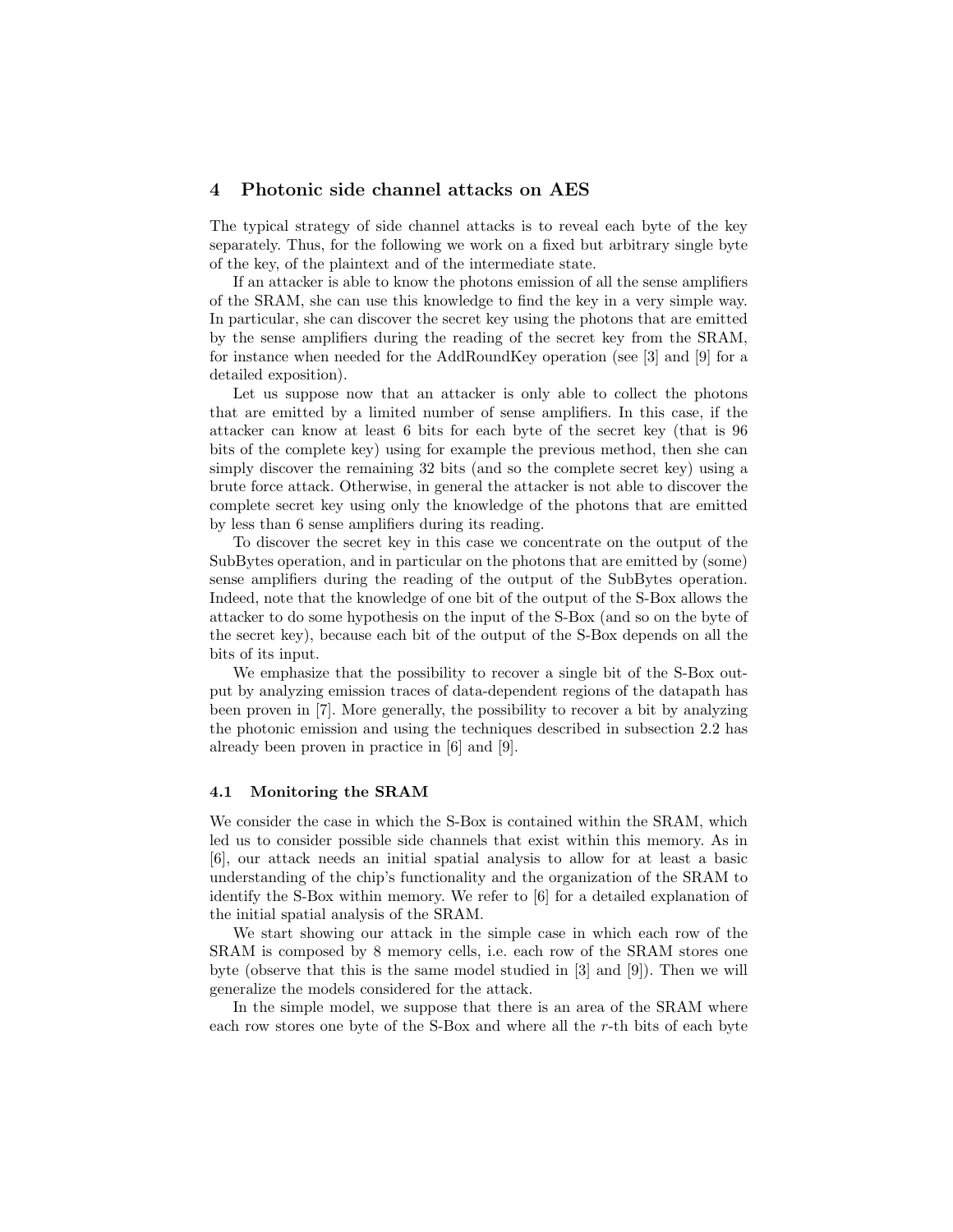of the S-Box are on the r-th bit line. That is, during the read operation, the r-th bit of the output of the SubBytes operation is read and amplified by the r-th sense amplifier. Moreover, we suppose that the attacker can observe only the sense amplifier of the single (fixed) column  $r$  of the SRAM, i.e. she is only able to collect the photons that are emitted by the  $r$ -th sense amplifier. Thus, using this photonic emission, the attacker is able to discover the  $r$ -th bit of the output of the SubBytes operation. In the next subsection, we describe how she can use this knowledge to do hypothesis on the secret key.

## 4.2 Key recovery in the simple model

Let us suppose that an attacker discovers that the r-th bit of the output of the S-Box for an input message  $m$  is b. Using this information she can eliminate all the candidates  $k \in GF(2^8)$  of the secret key byte such that

$$
S\text{-Box}(m \oplus k)_r \neq b,\tag{5}
$$

where  $S-Box(x)_r$  denotes the r-th bit of the output of  $S-Box(x)$ .

The idea is to repeat this simple operation with different plaintexts  $m$  until the attacker recovers the byte k of the secret key.

Let  $m_1$  the first plaintext used by the attacker, and let  $b_1$  the r-th bit of the output of the SubBytes operation of the exclusive or of  $m_1$  and of the secret key byte. We define  $K_1$  as the set of all possible candidates of the secret key byte after the first step:

$$
K_1 = \{k \in GF(2^8) \mid \text{S-Box}(m_1 \oplus k)_r = b_1\},\tag{6}
$$

It is simple to verify that  $|K_1| = \frac{1}{2}|GF(2^8)| = 128$  for each choice of  $m_1$  (remember that the S-Box is a bijective function), where  $|K|$  denotes the cardinality of the set K.

If the attacker iterates this procedure using different plaintexts, she can discover the secret key. Indeed, let us suppose to be at the  $(h-1)$ -th step (where  $h \geq 2$ ) and let  $K_{h-1}$  the set of all the possible candidates of the key byte at this step (where  $|K_{h-1}| > 1$ ). As previously, using the h-th plaintext byte  $m_h$  (where  $m_h \neq m_1, ..., m_{h-1}$ , she can eliminate other candidates of the key byte. Thus, starting from  $K_{h-1}$ , let  $K_h$  defined as:

$$
K_h = \{ k \in K_{h-1} \, | \, \text{S-Box}(m_h \oplus k)_r = b_h \},\tag{7}
$$

where  $b_h$  is defined as before. Observe that  $|K_h| \leq |K_{h-1}|$ . If  $|K_h| = 1$ , then the attacker has found the secret key byte, otherwise she has to repeat this procedure for a new plaintext byte  $m_{h+1}$ .

The attacker surely discovers the byte of the secret key using a finite number of different plaintext bytes. Indeed, we have verified by computer simulations that for each  $k_1, k_2 \in GF(2^8)$  such that  $k_1 \neq k_2$  and for each  $r \in \{1, ..., 8\}$ , there exists at least one  $m \in GF(2^8)$  such that

$$
S\text{-Box}(k_1 \oplus m)_r \neq S\text{-Box}(k_2 \oplus m)_r.
$$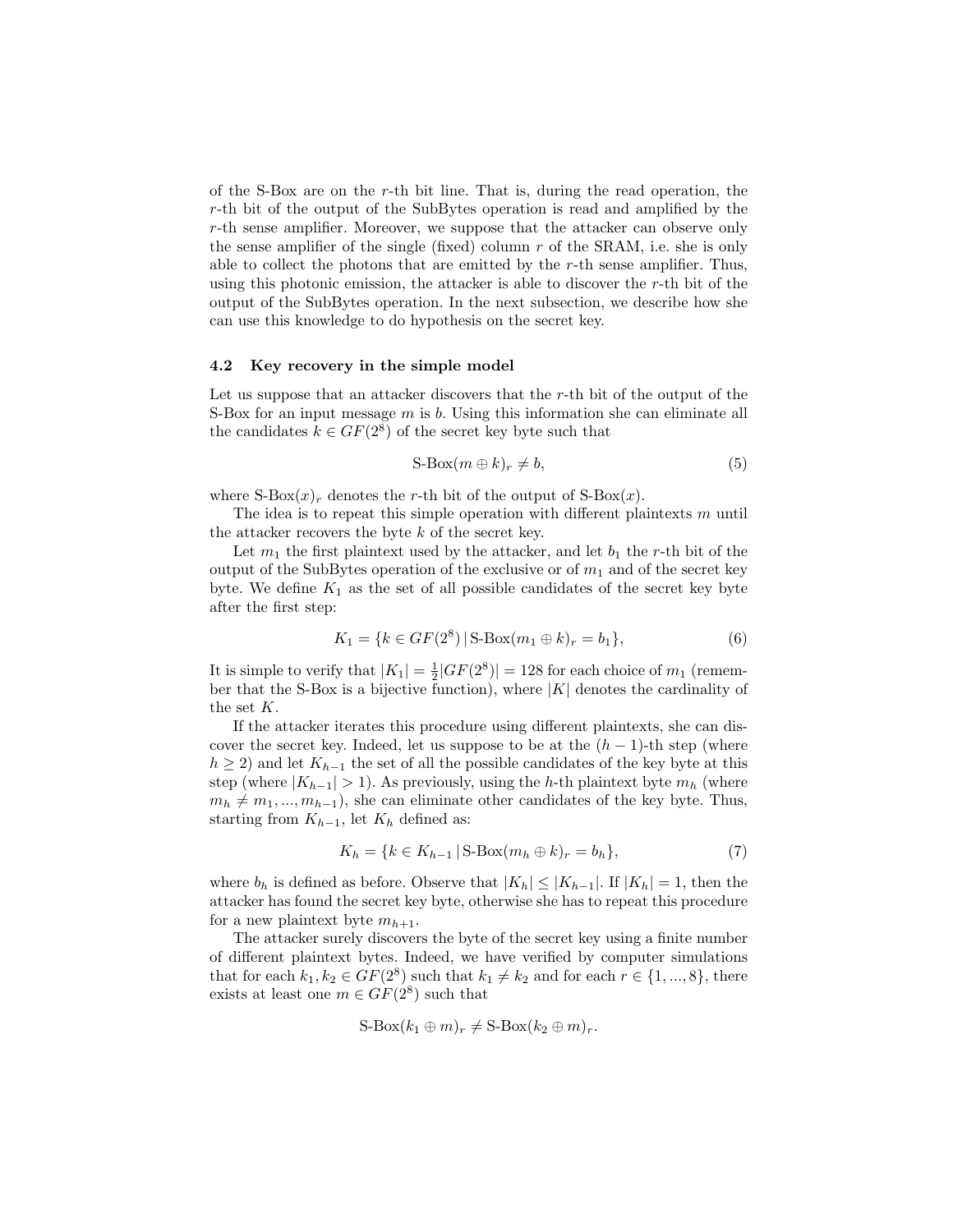

Fig. 4. The histogram shows (on the vertical axis) the probability that an attacker needs a certain number of plaintexts (on the horizontal axis) to recover the byte of the secret key. The histogram was obtained with 250 000 simulations.

This implies that for each sequence  $m_1, m_2, ..., m_{256}$ , there exists an integer h such that  $2 \leq h \leq 256$  and  $|K_h| = 1$ .

The number of plaintexts that an attacker needs to discover the byte of the secret key is not fixed if the plaintexts are chosen in a random way. In particular, using computer simulations, we found that if she chooses the plaintexts in a random way, then:

- the average number of plaintexts she needs to recover the secret key is about 9.3;
- in the best case, she needs only 5 (different) plaintexts to recover the secret key;
- in the worst case, she needs up to 146 (different) plaintexts to recover the secret key.

The probability that an attacker needs a certain number of plaintexts to recover the byte of the secret key is showed in the histogram in Fig. 4.

To explain the fact that the number of plaintexts is not constant if they are chosen in a random way, consider the following example. Let the secret key byte  $k = 0x65$ , the first plaintext byte  $m_1 = 0x27$  and  $r = 6$ . The number of key candidates after the first step is 128. Let  $m_2$  the second plaintext byte. Then, the number of possible keys after the second step depends on the choice of  $m_2$ :

- if  $m_2 = 0x2B$ , the number of key candidates after the second step is 72;
- if  $m_2 = 0x10$ , the number of key candidates after the second step is 64;
- if  $m_2 = 0 \times C5$ , the number of key candidates after the second step is 60.

This situation also occurs in the next steps and this is the reason why the number of plaintexts that the attacker needs is not constant.

## 4.3 Chosen plaintext attack in the simple model

If the attacker has the possibility to do a chosen plaintext attack, she can choose the plaintexts  $m_1, m_2, \dots$  in order to minimize the number of plaintexts that she needs to recover the byte of the secret key. In the following, we show a way to choose the plaintexts such that the attacker needs only 8 different plaintexts to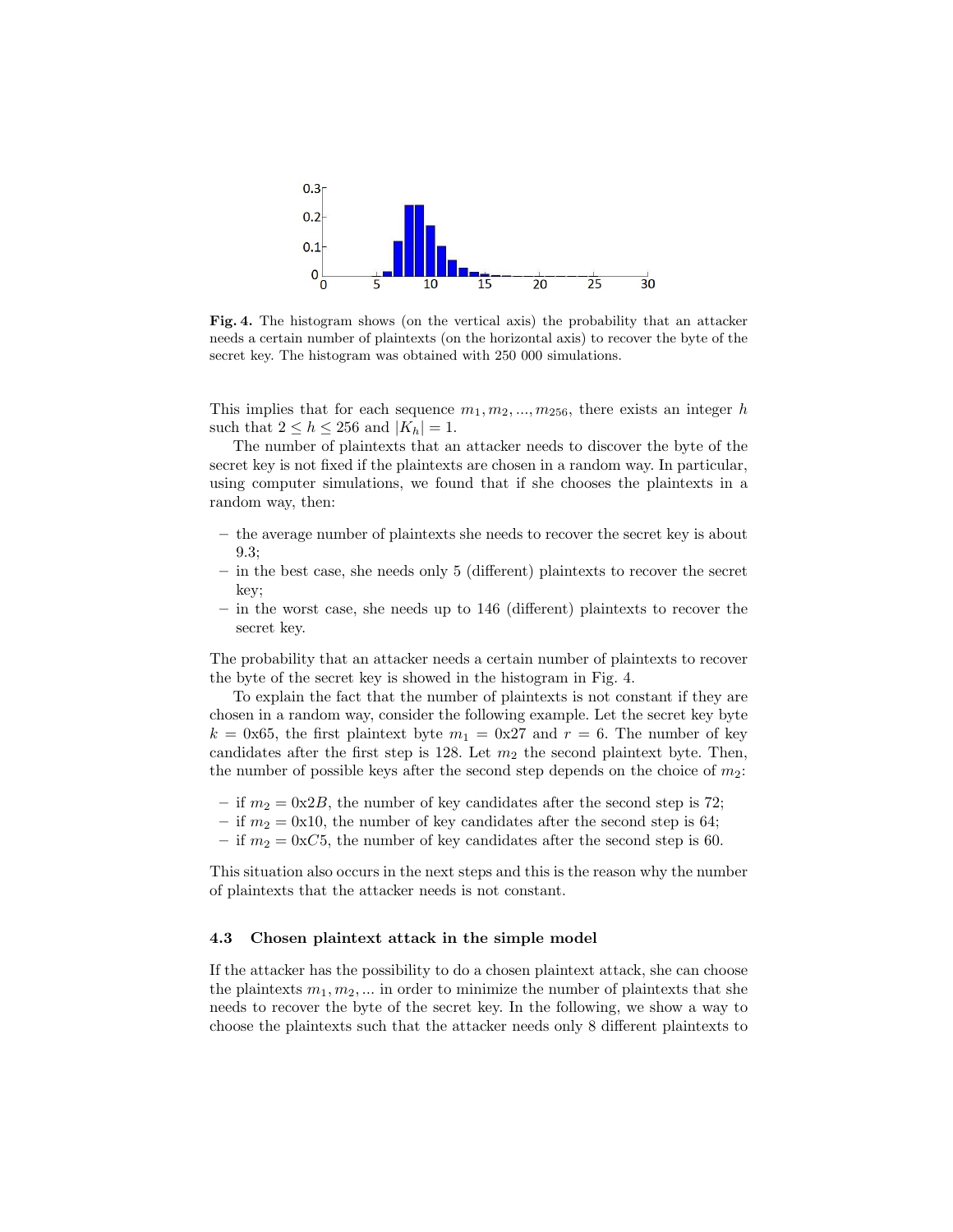recover the secret key. Moreover, the following algorithm (to choose the plaintexts) can be easily generalized to more generic models.

The first plaintext byte  $m_1$  can be chosen in a random way, because, as we have seen, any choice of  $m_1$  halves the number of the candidates of the secret key.

The h-th plaintext byte  $m_h$   $(h \in \{2, ..., 8\})$  has to satisfy the following con- $\dim^1:$ 

$$
|\{k \in K_{h-1} \mid \text{S-Box}(m_h \oplus k)_r = 0\}| =
$$
  
= |\{k \in K\_{h-1} \mid \text{S-Box}(m\_h \oplus k)\_r = 1\}|. (8)

Observe that this condition implies that  $m_h \neq m_1, ..., m_{h-1}$ . If  $m_h$  satisfies the condition (8) and if  $K_h$  is defined as in (7), it is simple to verify that

$$
|K_h| = \frac{1}{2}|K_{h-1}| = \frac{1}{2^h}|GF(2^8)| = \frac{256}{2^h}.
$$

Thus  $|K_8| = 1$ , that is  $K_8$  contains only the secret key.

If there is no  $m_h$  that satisfies (8), the idea is to choose  $m_h$  that minimizes the following quantity:

$$
abs(|\{k \in K_{h-1} \mid S\text{-Box}(m_h \oplus k)_r = 0\}| -
$$
  
 
$$
|\{k \in K_{h-1} \mid S\text{-Box}(m_h \oplus k)_r = 1\}|).
$$
 (9)

In this case, the number of plaintexts that the attacker needs to find the byte of the secret key can be greater than 8, but using this method she can still minimize the number of plaintexts.

Why does  $m_h$  have to satisfy the condition (8)? We define:

$$
A = \{k \in K_{h-1} | \text{S-Box}(m_h \oplus \tilde{k})_r = 0\},\
$$
  

$$
B = \{k \in K_{h-1} | \text{S-Box}(m_h \oplus \tilde{k})_r = 1\},\
$$

where  $\hat{k}$  is the secret key. Observe that  $|A| + |B| = |K_{h-1}|$ . It is simple to prove that if  $|A| > \frac{1}{2}|K_{h-1}|$  (or  $|A| < \frac{1}{2}|K_{h-1}|$ ), the number of the key candidates after the h-th step is greater than  $\frac{1}{2}|K_{h-1}|$  with probability 0.5 (or it is less than  $\frac{1}{2}|K_{h-1}|$  with probability 0.5, respectively). Instead if  $|A| = |B| = \frac{1}{2}|K_{h-1}|$ , then the number of the key candidates after the h-th step is equal to  $\frac{1}{2}|K_{h-1}|$  with probability 1.

We repeated the previous computer simulations using the method described above. In all these tests the attacker always needs 8 plaintexts to find the secret key. From computer simulations, we can say that:

$$
\sum_{k \in K_{h-1}} S \text{-Box}(m_h \oplus k)_r = \frac{|K_{h-1}|}{2}.
$$

 $1$  The condition (8) is equivalent to the following condition: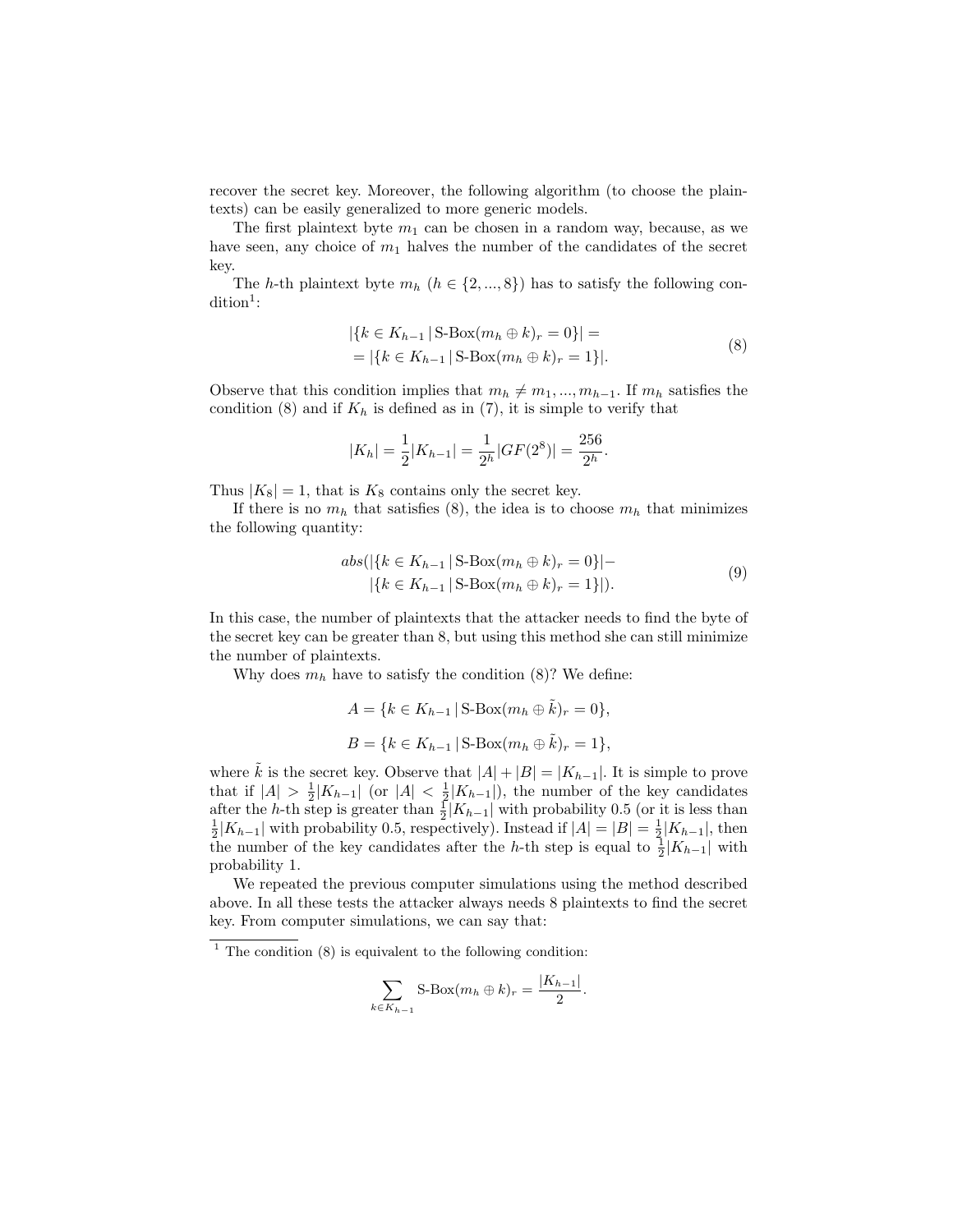- the random choice is better in 13.3% of cases;
- the two methods are equivalent in  $24.0\%$  of cases;
- the above method is better in 60.7% of cases.

It is simple to note that the plaintext bytes  $m_1, ..., m_8$  can be precomputed for each possible output bit sequence  $b_1, ..., b_8$ .

Another way to choose the second plaintext  $m_2$ . Given  $K_1$  and  $m_1$ , an equivalent condition that the second plaintext  $m_2$  has to satisfy is:

$$
|\{k \in K_1 \mid k \oplus m_1 \oplus m_2 \in K_1\}| =
$$
  
= |\{k \in K\_1 \mid k \oplus m\_1 \oplus m\_2 \notin K\_1\}|. (10)

It is very important to observe that this condition works only for the choice of the second plaintext  $m_2$ . Additionally one can observe that the condition (10) is independent from the S-Box functionality.

To prove this condition, we introduce two sets  $A$  and  $B$ :

$$
A = \{k \in GF(2^8) | \text{S-Box}(m_1 \oplus k)_r = j\}
$$
  

$$
B = \{k \in GF(2^8) | \text{S-Box}(m_2 \oplus k)_r = l\},\
$$

where  $j, l \in \{0, 1\}$ . Using:

–  $|A ∩ B| + |A ∩ B<sup>C</sup>| = |A|,$ – if  $j = l$ , then

$$
|A \cap B| = |\{k \in A \mid k \oplus m_1 \oplus m_2 \in A\}|
$$
  

$$
|A \cap B^C| = |\{k \in A \mid k \oplus m_1 \oplus m_2 \notin A\}|,
$$

– if  $j \neq l$ , then

$$
|A \cap B^{C}| = |\{k \in A \mid k \oplus m_1 \oplus m_2 \in A\}|
$$
  

$$
|A \cap B| = |\{k \in A \mid k \oplus m_1 \oplus m_2 \notin A\}|,
$$

it is simple to prove the condition (10).

## 4.4 Key recovery in the generic model

The method described in the previous subsections can be extended to more generic models. In particular, if the attacker can observe  $S$  ( $1 \leq S \leq 8$ ) sense amplifiers, our method changes very little (only in the definition of (7)) and the number of plaintexts/tests that the attacker needs to recover the secret key decreases.

More interesting is the case in which the number of sense amplifiers is greater than 8 (that is they are  $2^N$  with  $N > 3$ ). In this case, the idea is to repeat our attack in the same way. Anyway, it works efficiently only when the attacker can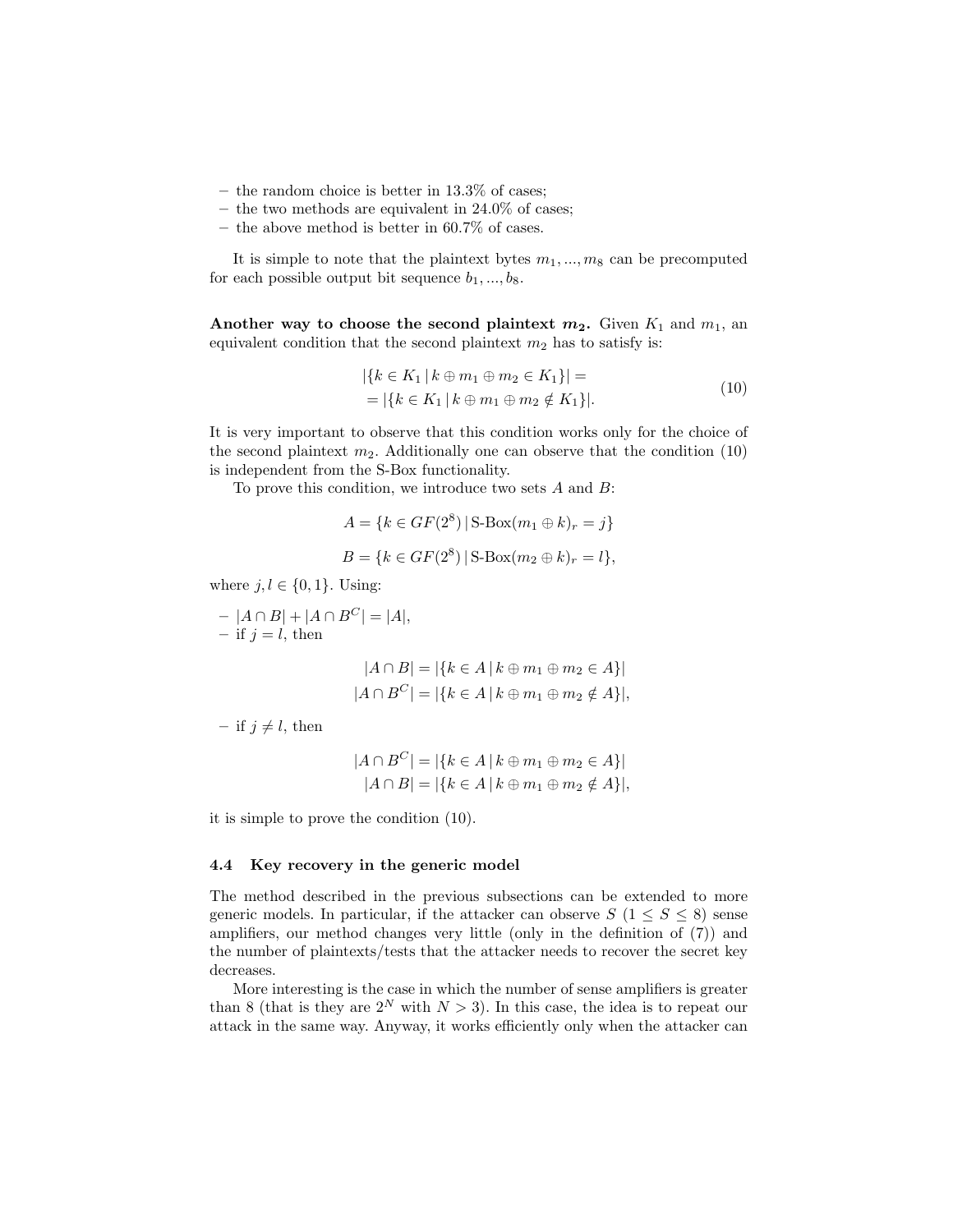observe at least one of every 8 sense amplifiers. We plan to further investigate more specifically the attack for this case in a forthcoming work.

In both the previous cases, it is easy to generalize and to adapt the chosen plaintext attack described in the previous subsection to these generic models.

Finally, if the attacker can observe both the photonic emission of the row decoder and of the sense amplifiers, she can combine our attack with the one described in [6].

## 5 Photonic side channel attacks on masked AES

As we said before, the common approach to secure implementations of symmetric cryptographic algorithms against power analysis attacks is randomize the keydependent data by the addition of one or several random masks. Our goal is to understand if AES with power analysis countermeasure can be considered secure against photonic side channel attacks. In particular, for our work we consider the efficient first order masking AES proposed in [4] and explained in subsection 3.1.

As previously, we focus on the case in which each row of the SRAM stores one byte (that is each row is composed of 8 memory cells) and we suppose that the masks are stored into the SRAM. However, the following analysis holds for more generic models.

#### 5.1 Key recovery

Let us suppose for the moment that an attacker can observe all the sense amplifiers of the SRAM, which means that she is able to collect the photons that are emitted by all the sense amplifiers. In this case, the masking scheme for the AES is completely useless against photonic emission analysis. Indeed, as in the case of unmasked AES, the attacker can discover the secret key using the photons that are emitted by the sense amplifiers during the reading of the key from the SRAM (required for the AddRoundKey operation). Since the read secret key is always the same, she can repeat this operation as many time as she wants, in order to integrate the photonic emission over multiple tests (remember that the number of detectable photons is so low that it needs to be averaged over multiple tests). Using this procedure, she can obtain the secret key in the same way as the unmasked AES.

Consider now the case in which an attacker can observe only a limited number (e.g. one) of sense amplifiers of the SRAM, that is she is only able to know the photons emission of a limited number (e.g. one) of sense amplifiers. As previously, a possible way to discover all bits of each byte of the secret key is to attack the output of the SubBytes operation. However, using this method there is an important difference between the masked and the unmasked case that must be taken into account. In the case of unmasked AES, an attacker can repeat the encryption as many time as she wants, and she can integrate the photonic emissions over multiple tests in order to recover the read bit. Instead, in the case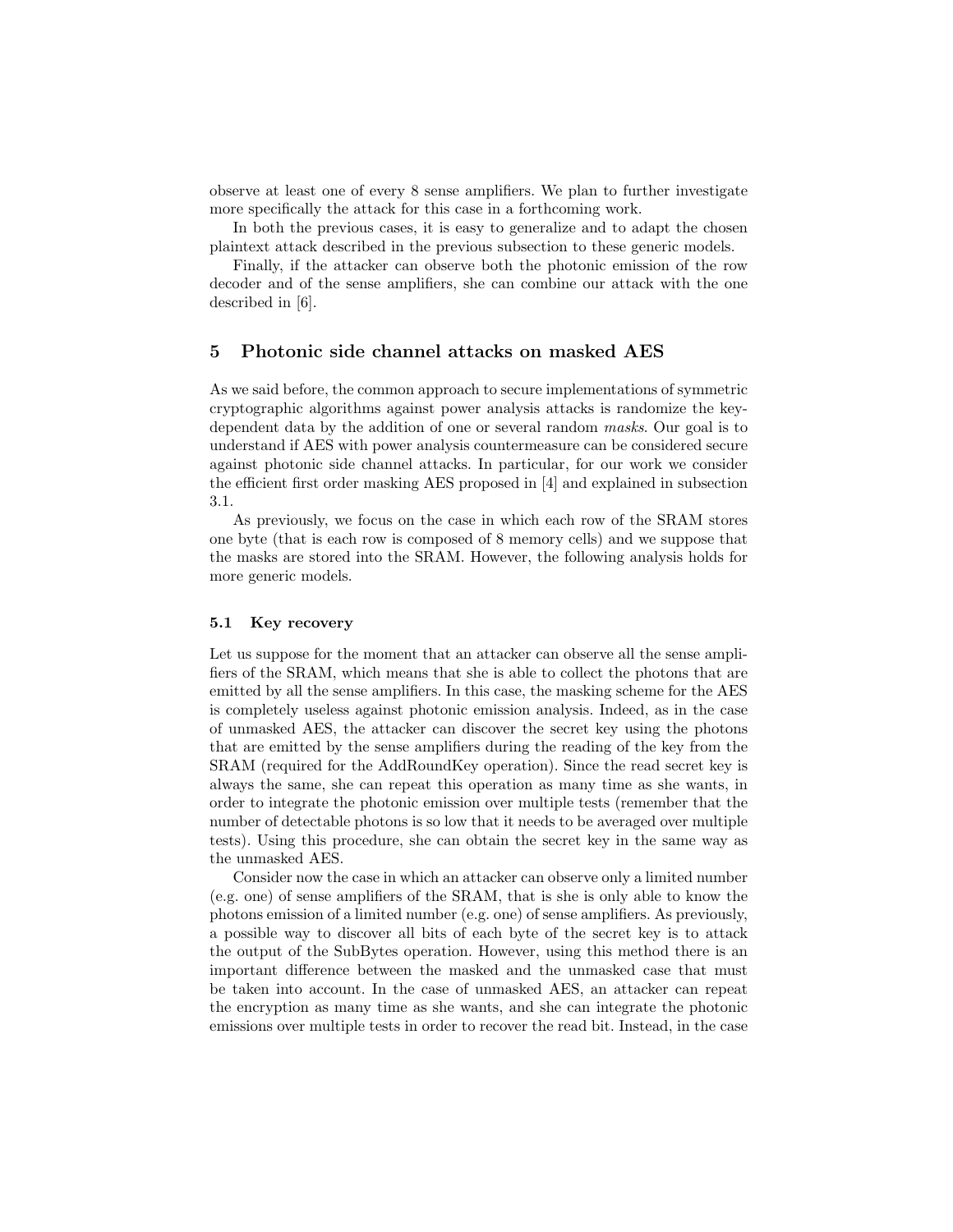of masked AES, the attacker can not do this, because the intermediate values (and so the photonic emissions) are different for every encryption due to the presence of the masks. Thus, if an attacker is not able to understand if the read bit is 0- or 1-logic with only one photonic emission, she can not attack masked AES using the output of the SubBytes operation in this particular case. For the following, we assume that it is sufficient one photonic emission to understand if the read bit is 0- or 1-logic. Observe that this assumption is (at the moment) unrealistic (for example it means that there is no noise), but it is the best situation for the attacker.

With this assumption, the attacker must use two leakages to attack the masked AES, due to the presence of the masks. It is very important to note that these two leakages must be of the same encryption, that is the masks of the two leakages have to be the same. There are several possibilities about the leakages that can be used to implement the attack. We consider the two following cases:

- two different bytes of the masked message (with the same masks);
- one byte of the masked message and of the associated mask.

Another interesting possibility is to attack the key schedule to recover the secret key (remember that each round key depends on the initial secret key): we plan to further investigate this possibility in a forthcoming work.

## 5.2 Two different bytes of the masked message (with the same masks).

Let us suppose that an attacker knows the r-th bit of the *i*-th and of the *j*-th byte of the output of the masked SubBytes operation  $(i \neq j)$ . We denote respectively by  $b_i$  and  $b_j$  these two bits, and by  $m_i$  and  $m_j$  the *i*-th and the *j*-th byte of the plaintext. As before, the idea is to use this information to eliminate some key candidates. The procedure is very similar to that explained in section 4, but in this case we attack two different bytes of the secret key simultaneously.

Let  $K_1$  the set of all the possible candidates of the *i*-th and of the *j*-th byte of the secret key after the first step<sup>2</sup>:

$$
K_1 = \{ (k_i, k_j) \in GF(2^8) \times GF(2^8) \mid S\text{-Box}(m_i \oplus k_i)_r
$$
  
 
$$
\oplus S\text{-Box}(m_j \oplus k_j)_r = b_i \oplus b_j \}.
$$
 (11)

Observe that for each  $x, y \in GF(2^8)$ :

$$
S\text{-Box}'(x)_r \oplus S\text{-Box}'(y)_r = S\text{-Box}(x)_r \oplus S\text{-Box}(y)_r.
$$

Using different couples of plaintext bytes  $m_i$  and  $m_j$ , the attacker can eliminate other candidates of the key repeating the above procedure, until she finds the

<sup>&</sup>lt;sup>2</sup> In this subsection, we omit the index  $(h)$  of the step on m and on b for an easier reading.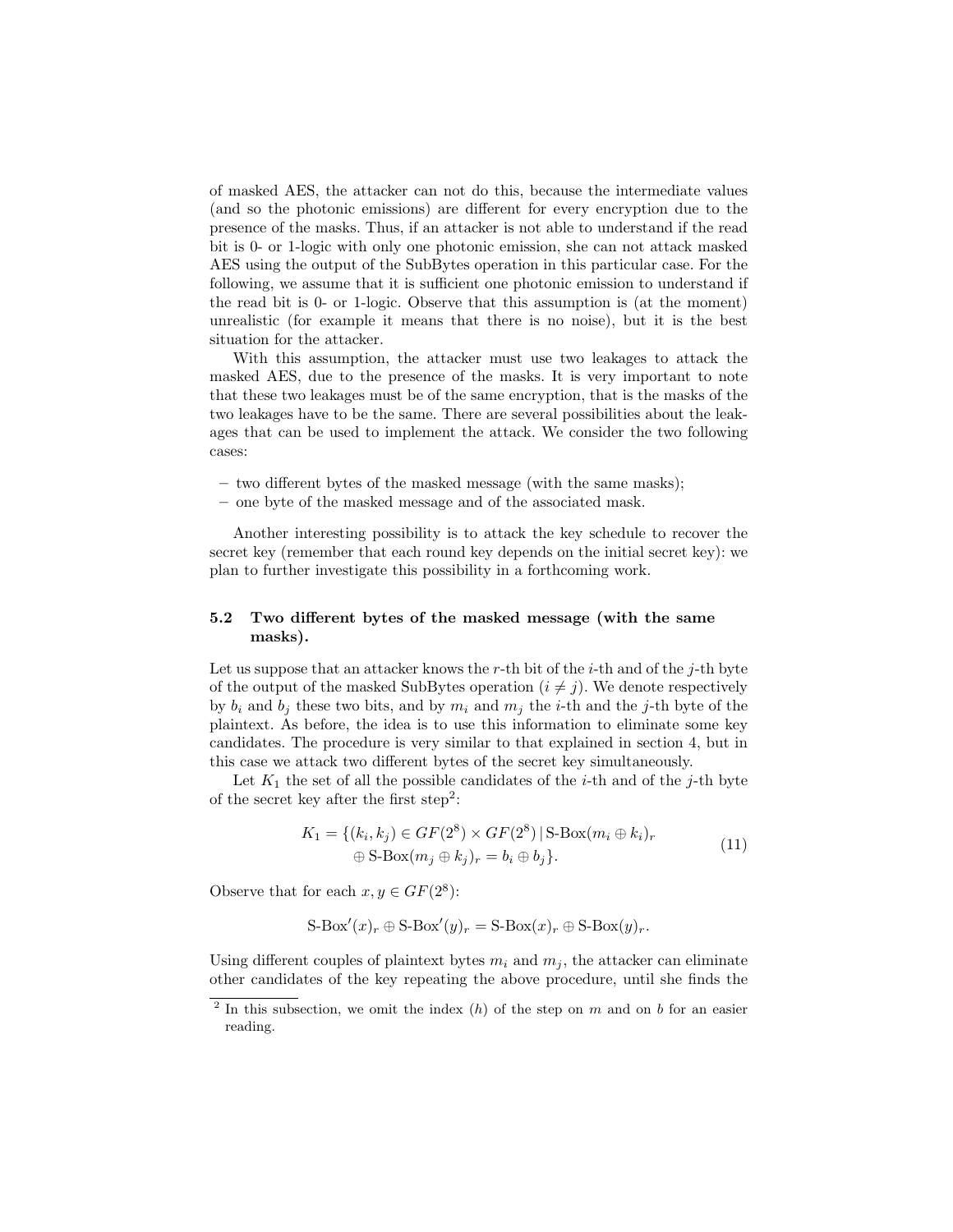secret key. We define  $K_h$  as the set of all possible candidates of the key after the h-th step:

$$
K_h = \{ (k_i, k_j) \in K_{h-1} \mid S\text{-Box}(m_i \oplus k_i)_r \oplus S\text{-Box}(m_j \oplus k_j)_r = b_i \oplus b_j \}. (12)
$$

Also in this case, if the attacker chooses the plaintext in a random way, the number of plaintexts that she needs to discover the secret key is not constant. At the h-th step, if she has the possibility to do a chosen plaintext attack, the chosen plaintext bytes  $m_i$  and  $m_j$  have to satisfy the following condition:

$$
|\{(k_i, k_j) \in K_{h-1} \mid S\text{-Box}(m_i \oplus k_i)_r \oplus S\text{-Box}(m_j \oplus k_j)_r = 0\}| =
$$
  
= |\{(k\_i, k\_j) \in K\_{h-1} \mid S\text{-Box}(m\_i \oplus k\_i)\_r \oplus S\text{-Box}(m\_j \oplus k\_j)\_r = 1\}|,

in order to minimize the number of plaintexts that the attacker needs to recover the bytes of the secret key. It is simple to prove that if  $m_i$  and  $m_j$  satisfy the previous condition, then  $|K_h| = \frac{1}{2}|K_{h-1}|$ .

### 5.3 One byte of the masked message and of the associated mask.

Let us suppose that an attacker knows the r-th bit of the output of the masked SubBytes operation for a plaintext byte m (denoted b) and the r-th bit of the masked M' (denoted  $M^{(r)}$ ). Also in this case, she can use these information to eliminate some candidates of the key and to discover the byte of the secret key. In this particular case, the attack is completely equivalent to that described in section 4. For this reason, we refer to that section for a complete explanation of the attack, and we limit ourselves to re-define the set  $K_h$  used in (7) and in (8).

We define  $K_1$  as the set of all the possible candidates of the secret key byte after the first step:

$$
K_1 = \{ k \in GF(2^8) \mid \text{S-Box}(m_1 \oplus k)_r = b_1 \oplus M_1'^{(r)} \},\tag{13}
$$

and, in the same way, let  $K_h$  the set of all the possible candidates of the secret key byte after the  $h$ -th step:

$$
K_h = \{k \in K_{h-1} \,|\, \text{S-Box}(m_h \oplus k)_r = b_h \oplus M_h'^{(r)}\},\tag{14}
$$

where, as before,  $m_h \neq m_1, ..., m_{h-1}$ . Remember that:  $S\text{-Box}'(x)_r = S\text{-Box}(x)_r \oplus M'^{(r)}$  for each  $x \in GF(2^8)$ .

If the attacker has the possibility to do a chosen plaintext attack, she can choose the plaintexts using the algorithm (8) described in subsection 4.3, in order to minimize the number of plaintexts/tests.

Observe that, during the encryption, the mask  $M'$  could be read several times depending on how masked AES is implemented. For example, during the pre-computation of the masked S-Box', the mask can be read 256 times, i.e. one for each input/output of the S-Box, or it can be read only 1 time and then stored in a working register. If the mask  $M'$  is read more times, then the attacker may have more opportunities to have two photons emissions (one for the mask and one for the plaintext) in the same encryption.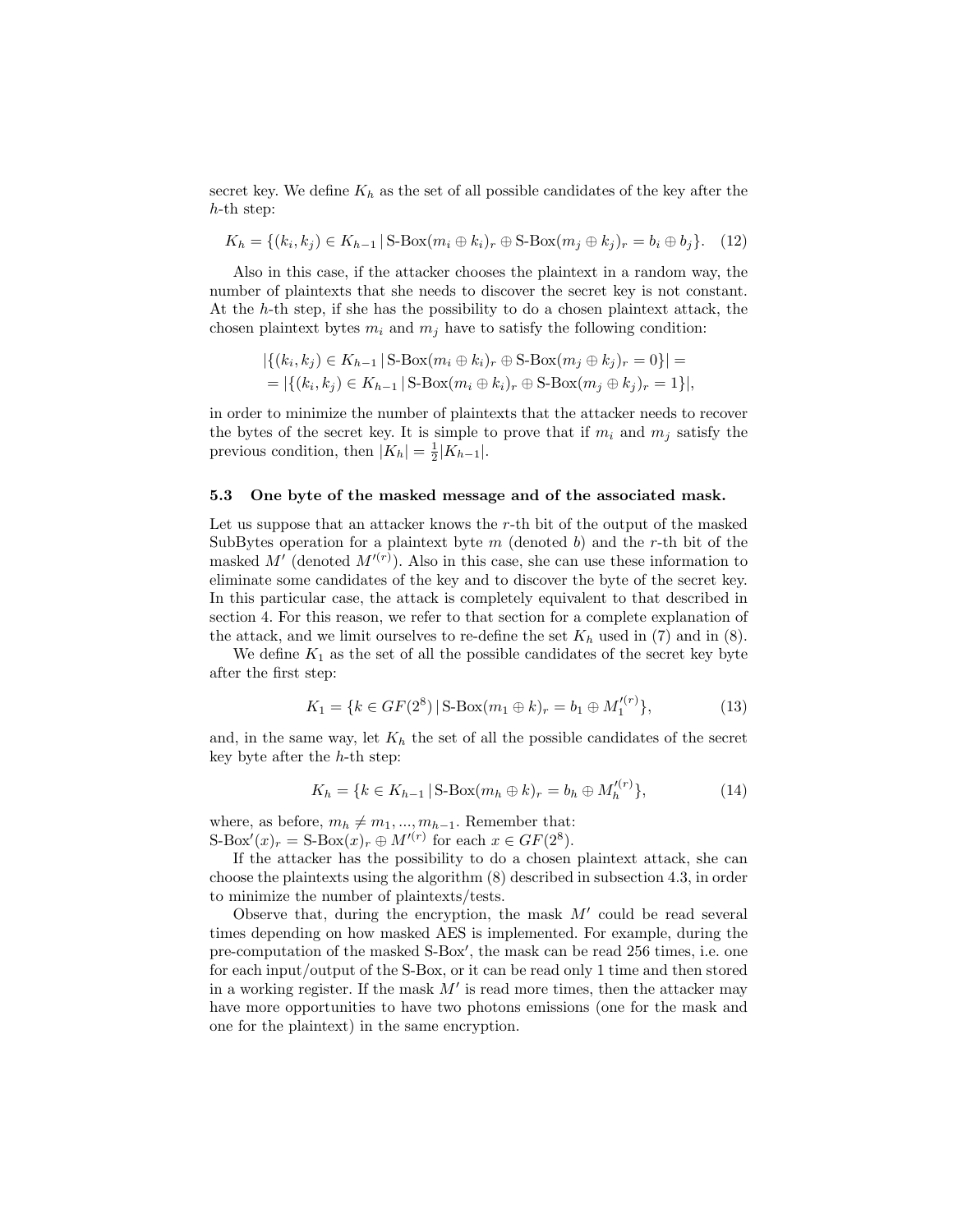Table 1. The following table gives an estimate of the number of tests that the attacker needs to do in order to discover the key for different values of  $p$ ,  $P_{min}$  and  $R$ . Remember that these numbers are obtained with simple and approximated models.

| $\mathcal{p}$ | $P_{min}$           |         | (unmasked) AES Masked AES & $R = 256$ Masked AES & $R = 1$ |                |
|---------------|---------------------|---------|------------------------------------------------------------|----------------|
| $10^{-4}$     | $95\%$              | 29 960  | 1 170 210                                                  | 299 573 230    |
|               | $ 10^{-4} 99.99\% $ | 92 100  | 3 597 785                                                  | 921 034 050    |
| $10^{-5}$     | $95\%$              | 299 575 | 117 020 795                                                | 29 957 322 740 |
|               | $ 10^{-5} 99.99\% $ | 921 050 | 359 778 930                                                | 92 103 403 750 |

## 5.4 Numerical model and comparison

We want to compare the number of acquisitions required by an attacker in order to discover one or more bits of the output of the SubBytes operation, both in the unmasked and in the masked AES case. In this second case, we consider only the case in which the attacker uses the two leakages of one byte of the masked message and of the associated mask  $M'$ : remember that the two leakages have to be of the same encryption (i.e. the masks of the two leakages must be the same). Moreover, in both cases we suppose that the knowledge of at least 1 emitted photon is sufficient for the attacker to discover which bit has been read.

In the unmasked AES case, the required number of tests for each plaintext is given by the equation (3). In a similar way, it can be proven that the required number of encryptions/tests for each plaintext in the masked AES case is given by

$$
N \ge \frac{\log(1 - P_{min})}{\log(1 - R \cdot p^2)},\tag{15}
$$

where p is defined in (1),  $P_{min}$  is the chosen probability that at least one photon is emitted and detected by the collector in  $N$  encryptions, and  $R$  is the number of times that the mask  $M'$  is read during the encryption process. Observe that the probability that there is at least one photonic emission in  $R$  reads of the same bit of the mask M' is given by  $1 - (1 - p)^R$ , but since  $0 < p \ll 1$ , then  $1-(1-p)^R \simeq 1-(1-R\cdot p) = R\cdot p$ . The quantity  $p^2$  in (15) depends on the fact that the attacker needs at least two photonic emissions (respectively, at least one for the bit  $M^{(r)}$  of the mask and at least one for the bit  $S\text{-Box}'(p_M \oplus k)_r$ for the same encryption.

Table 1 gives an estimation of the minimum number of tests that an attacker needs to do in order to discover the secret key for some different values of  $p$ ,  $P_{min}$ and R. We emphasize that these numbers are obtained with simple and approximated models, and they are useful only in order to do a simple comparison between the unmasked and masked case.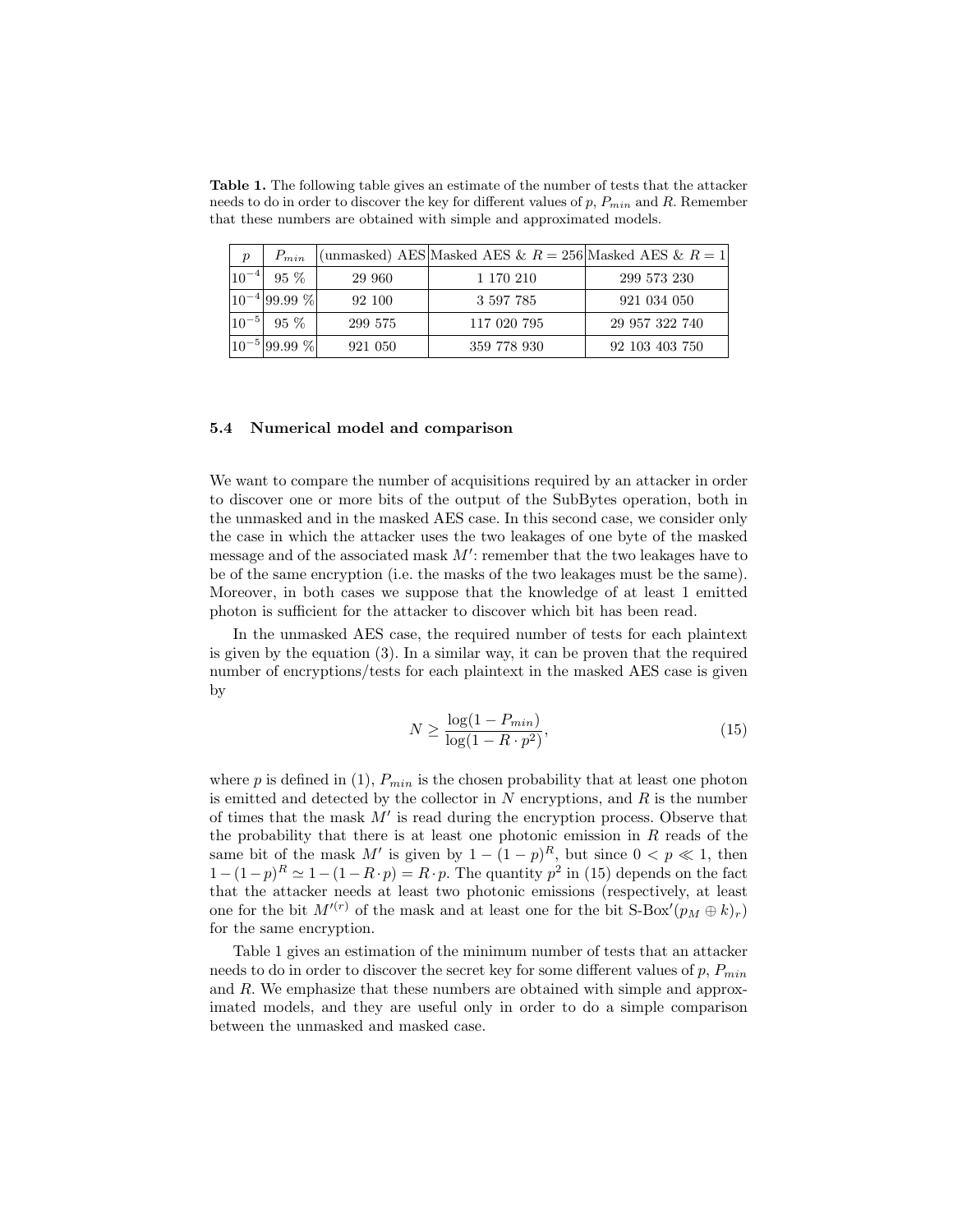The relationship between the number of tests in the masked and in the unmasked AES case is given by:

$$
\frac{N_{\text{masked AES}}}{N_{\text{(unmasked) AES}}} = \frac{\log(1-p)}{\log(1 - R \cdot p^2)} \simeq \frac{1}{R \cdot p} > 1.
$$
 (16)

If  $(R \cdot p)^{-1} \gg 1$ , then the number of tests in the masked case is much bigger than in the unmasked case. In this case, the time that the attacker needs to collect the two leakages in the same encryption can be so long that the attack can become unworkable.

## 6 Conclusion

In this work we have presented a novel attack based on photonic emission analysis against software implementations of AES-128. We have mainly analyzed the case in which the attacker can collect the photonic emission of a limited number (e.g. only one) of sense amplifiers and in which each row of the SRAM stores only one byte. Based on the state of the art and on the capability of the real equipment, the analysis of a single spot is shown to be a realistic scenario. The presented attack can easily be adopted to AES-192 and AES-256.

Attacking masked AES is another novel result reported in this paper. In this case the attacker needs 2 leakages of the same encryption to overcome the randomization of the masks. Moreover, the number of acquisitions needed by the attacker increases by a factor proportional to  $p^{-1}$  with respect to the unmasked AES case, where  $p$  is the probability that at least one photon is emitted by the transistor and detected by the collector during the read operation. Since p is practically very low and since it is not possible to integrate the photonic emission over multiple tests, a simple photonic emission analysis seems to be not practical to attack masked AES.

Acknowledegments. The work has been supported in part by the Austrian Science Fund (project P26494-N15).

## References

- 1. J. Daemen and V. Rijmen, The design of Rijndael: AES the Advanced Encryption Standard. Springer Verlag, 2002.
- 2. J. Di-Battista, J. C. Courrege, B. Rouzeyre, L. Torres, and P. Perdu, "When Failure Analysis Meets Side-Channel Attacks," in Cryptographic Hardware and Embedded Systems, CHES 2010, ser. Lecture Notes in Computer Science, S. Mangard and F.-X. Standaert, Eds. Springer Berlin Heidelberg, 2010, vol. 6225, pp. 188–202.
- 3. J. Ferrigno and M. Hlavàĉ, "When AES blinks: introducing optical side channel," Information Security, IET, vol. 2, no. 3, pp. 94–98, 2008.
- 4. C. Herbst, E. Oswald, and S. Mangard, "An AES Smart Card Implementation Resistant to Power Analysis Attacks," in Applied Cryptography and Network Security, 4th International Conference, ACNS 2006, Singapore, June 6-9, 2006, Proceedings. Springer, 2006, pp. 239–252.